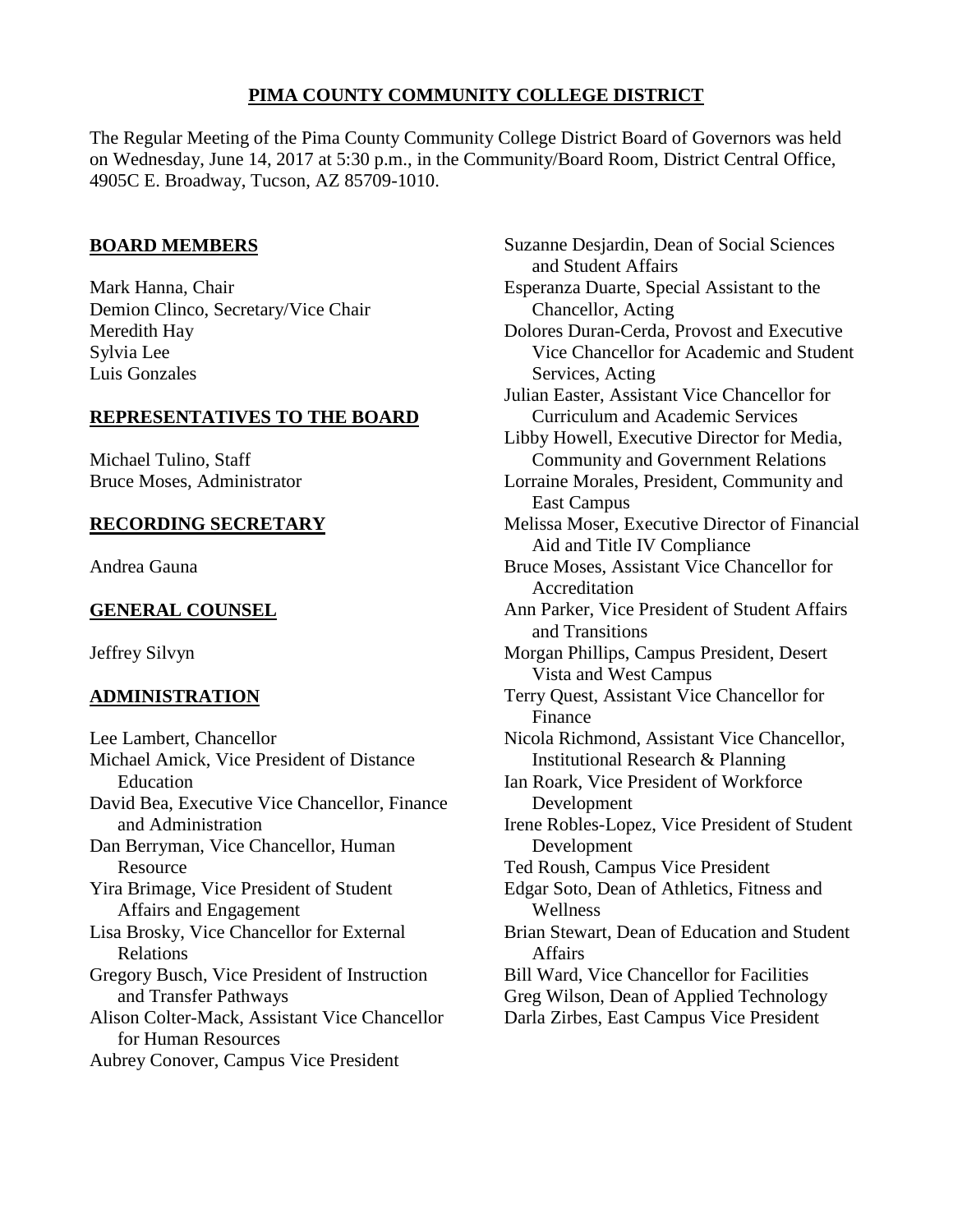Board of Governors Minutes Regular Meeting – June 14, 2017 Page 2

### **GENERAL MATTERS**

#### Call to Order

Mark Hanna called the meeting to order at 6:10 p.m.

#### Public Comment – Call to Audience

Ariel Villasenor-Inform the Board about how important Alonso Minjarez's position is at PCC Engineering Department.

Danilo Andrade Mendoza-To discuss Alonso Minjarez

Vashti Reymond- Engineering Department issue and how important Alonso Minjarez is to the department.

Maya A. Bernal-Certain pillars of the STEM program that should be included in the budget in order for the students and community to succeed.

Luis Rodriguez-To discuss Alonzo Minjarez

Lyra Troy-Human Resources Process

Alonso Minjarez-Concerns with STEM advising

Board Chair Hanna would like the Chancellor to do a thorough review of the selection process, both internal and external, and also how we determine who's qualified to move on. This information needs to be reported back to the Board. Board member Gonzales asked that the Board have a report back in two weeks.

#### Remarks by Governing Board Members

Board Chair Hanna acknowledged the passing of Rudy Castro and Bram Goldman. He also recognized the sports programs and the NJCAA Academic All-Americans. He congratulated Dr. Dolores Duran-Cerda, Dr. Emily Halverson Otts and Michael Tulino for their new positions.

Board Chair Hanna reported on the many graduations and awards ceremonies he attended the past month.

Board Member Clinco congratulated all of the recent graduates and acknowledged the staff and faculty who helped the students succeed.

Board member Lee acknowledged all of the wonderful students and talked about Bram Goldman's contributions to Pima Community College (PCC).

Board Member Hay did not have any comments.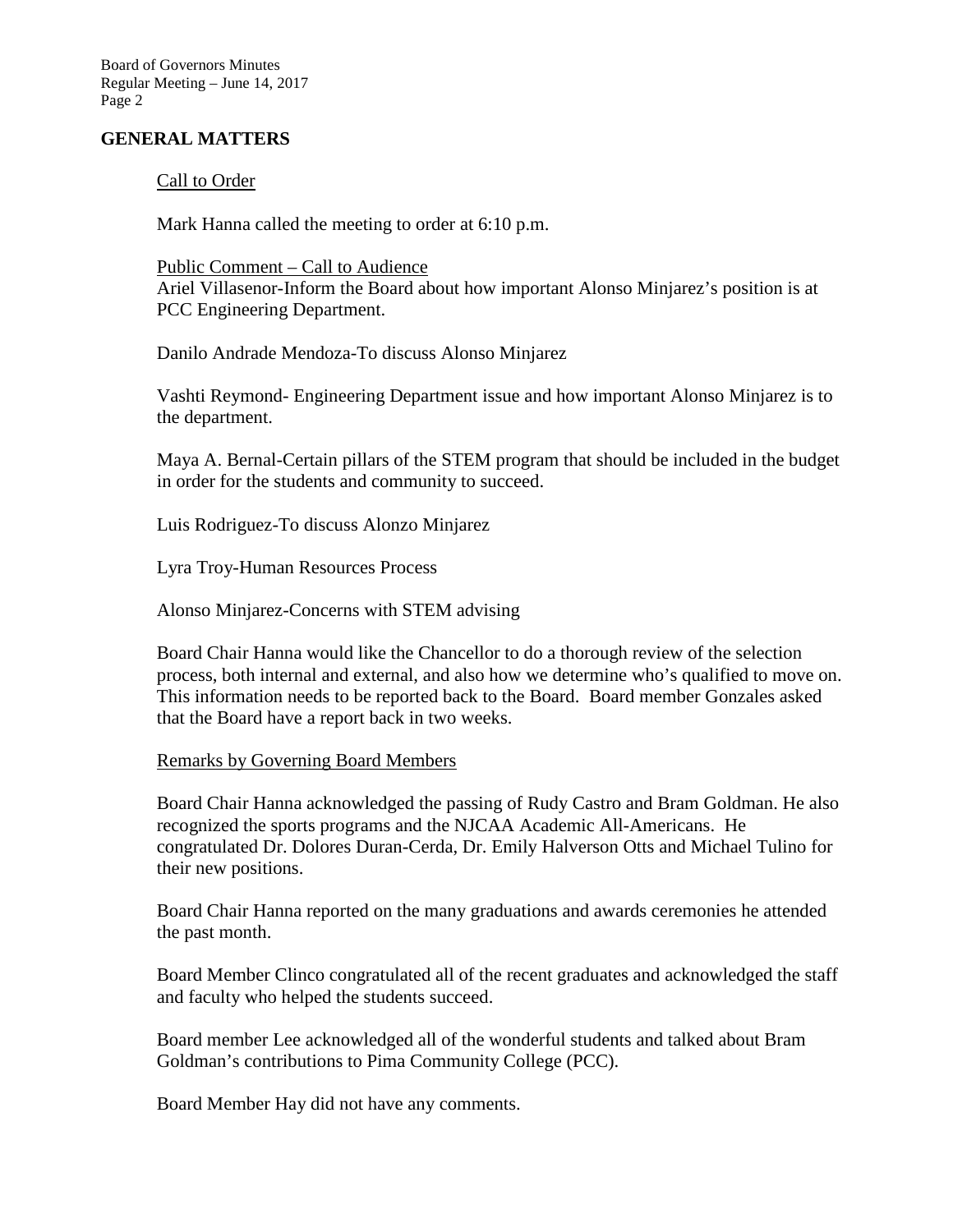Board of Governors Minutes Regular Meeting – June 14, 2017 Page 3

> Board Member Gonzales wanted to recognize the students who spoke during public comment. He also acknowledged Rudy Castro.

### **REPORTS**

#### Administration Report

### **Arizona Legislative update**

Jonathan Paton provided an update to the Board about some of the legislative bills that are important to PCC. He noted some impending issues, such as Prop 301, HB2120 (prohibitive courses bill), and HB2019. HB2019 would have taken away the College's ability to bond without having a vote of the people and would have made it difficult to do business at PCC. The HB2019 billed died. He also discussed the State budget and how PCC is now part of the formula again. PCC did not receive any money this fiscal year but it is a victory for the College.

Mr. Paton reported on Prop 301 and noted that PCC has the potential to get a piece of the 301 formula and suggested that PCC come up with a number or percentage and facts to support this number. The College needs to start on this process immediately. Lastly, he noted that PCC should also follow what the JTED folks are doing because they have been very successful at getting their name out there. PCC also needs to be committed to making sure Prop 301 passes.

Board member Clinco asked the Chancellor to come back in August with a study session to address Prop 301. He would like a robust strategy and communication plan developed to take action and make a focused effort in the 2018 legislative session. Board Hanna added that he would like a key point person selected from the College that will spearhead the Prop 301 issue.

#### **Accreditation update**

Bruce Moses, Assistant Vice Chancellor for Accreditation and Quality Improvement reported on the format he will use going forward to update the Board on accreditation issues. Mr. Moses will bring back the color schemed reports as requested by Board member Clinco.

Board member Hay noted that the college needs to work faster and harder to fix the areas of concern by next year.

#### **Improving data analytics to support student success**

Dr. Nic Richmond, Assistant Vice Chancellor for Institutional Research, Planning and Effectiveness (IRPE) provided an update on the college's data infrastructure and the need for dashboards. IRPE is working with external business intelligence consultants to establish the first dashboard for the institution. It will be available on Pima's website late summer or early fall. There are two software options available that the college already has products and licensing for. The consultants are taking the lead on its design.

Dr. Richmond noted that one of the first dashboards they will have in place is key performance indicators within the strategic plan.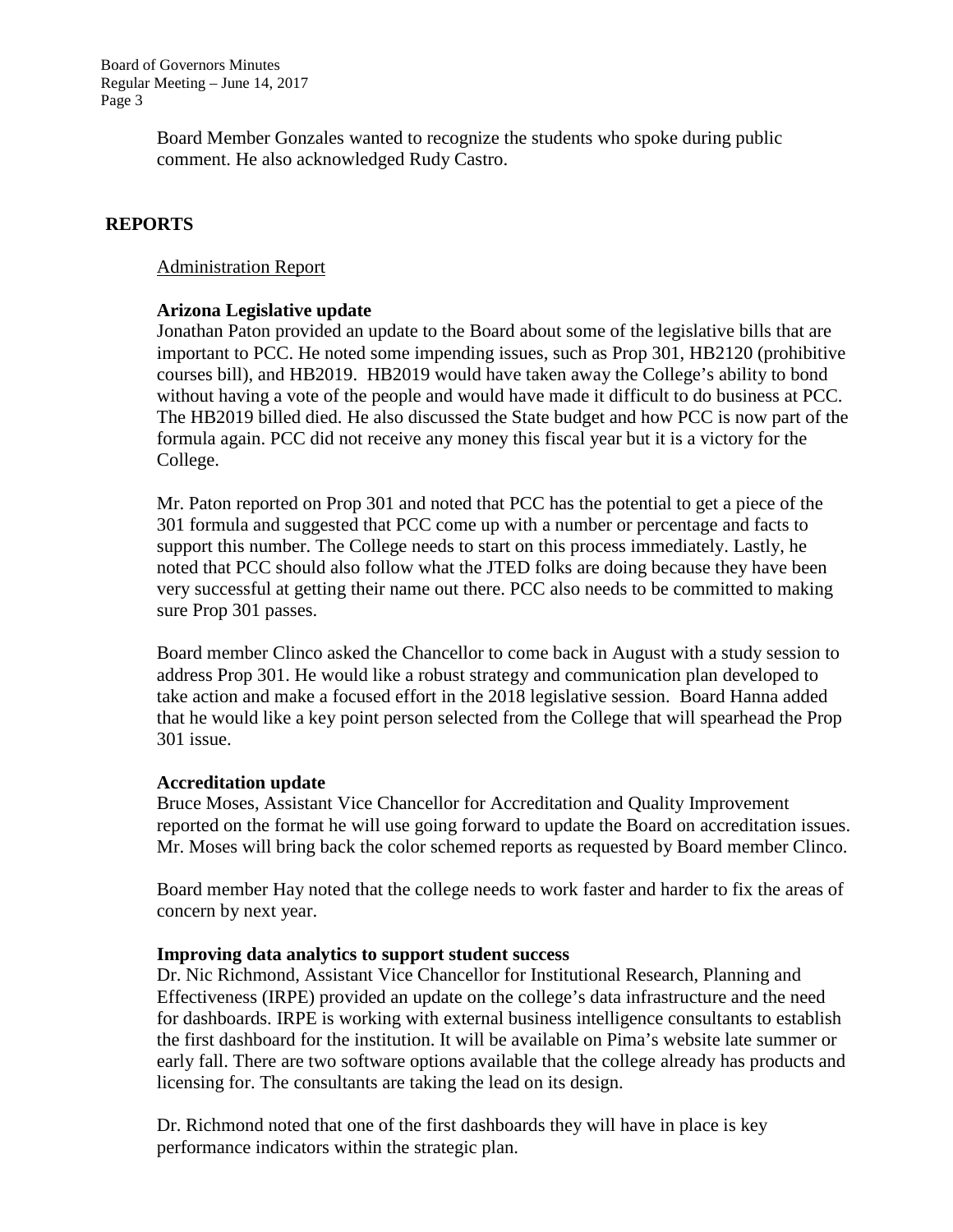By having this data available, the College will be able to learn how we can improve and better support students. Regression analysis is one of the areas they are focusing on to better understand at-risk students and enrollment. They are also looking at different kinds of modeling such as regression modeling.

Dr. Richmond also noted because we participate in VFA, the College knows who their completers are at the six-year mark. They are able to carry out an analysis of those data, look at the programs and the people who have completed them and figure out a successful route. This will help drive what future pathways will look like.

#### Reports by Representatives to the Board

*Staff – Michael Tulino* There was no report.

*Administrator – Bruce Moses* There was no report.

### Chancellor's Report

Highlights of Chancellor's report included:

- Acknowledged the passing of Rudy Castro and Bram Goldman
- Prop 301-work will be done at the State level and the College will develop our own internal strategy
- Middle skills gap
- AACC Advocacy in Action
- Addressed the engineering program issue mentioned in public comment
- Review of the Human Resources process
- Thanked Representative Grijalva for holding TRIO program press conference
- Thanked Dave Bea and his team for all of their work. The team received the Certificate of Achievement in Financial Reporting
- Thanked Ricardo Castro-Salazar and his team for being named by the Fulbright as one of the top producers

## **INFORMATION ITEMS**

Financial Report – April 2017 Financial Statements This item was noted as an information item.

Employment Information This item was noted as an information item.

Adjunct Faculty Appointments This item was noted as an information item.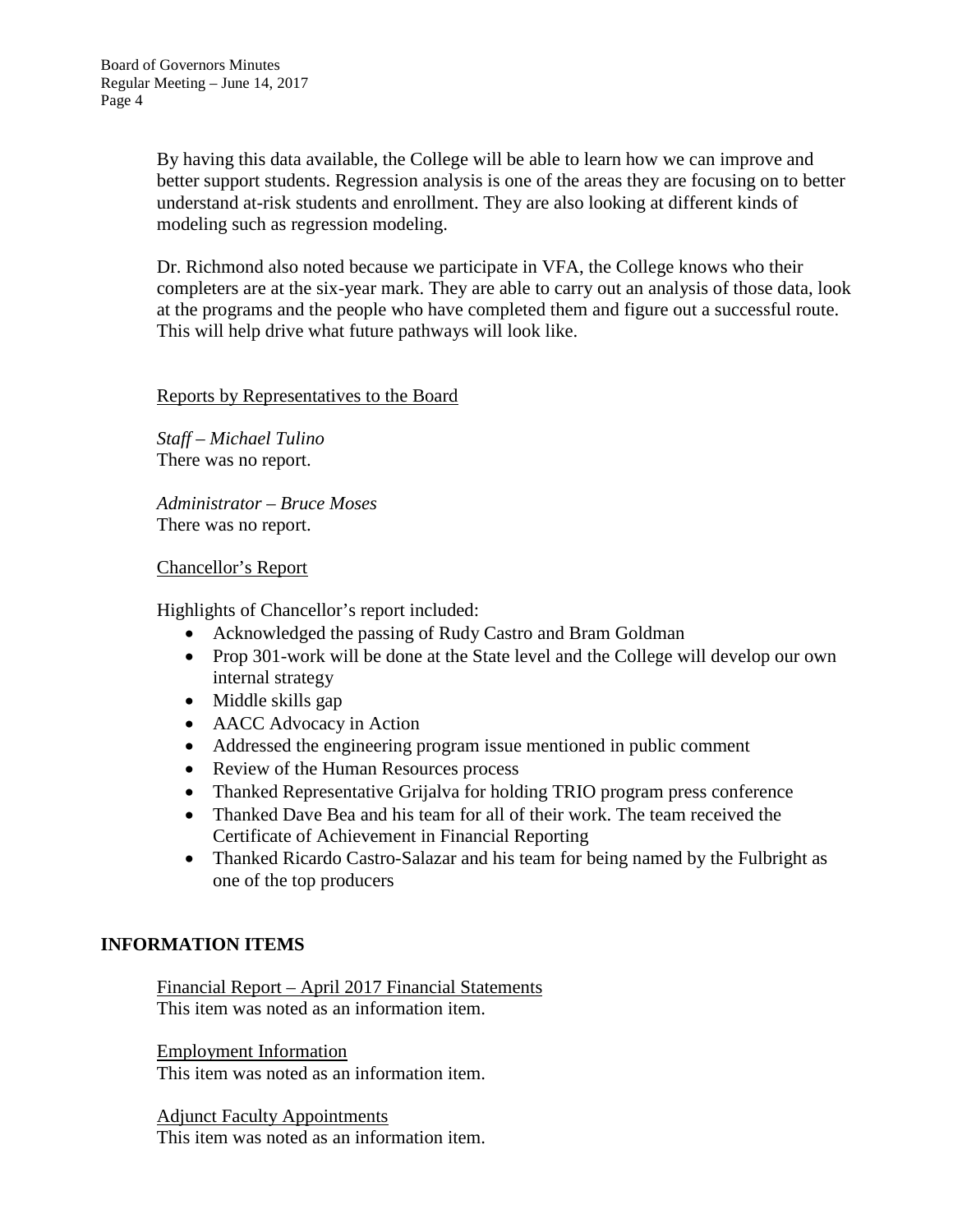Administrative Procedure Changes AP 4.01.04: Grants, AP 4.06.01: College Travel and AP 7.01.01: Internal Audits were noted as information items

Finance and Audit Committee 2016-2017 Report This item was noted as an information item.

Diversity Plan This item was noted as an information item.

Administrative Procedure Transition Update RG-2412/A: College Travel was noted as an information item.

## **ACTION ITEMS**

Consent Agenda

### **Motion No. 201706-04**

Demion Clinco – M, Sylvia Lee – S, to approve the Consent Agenda.

- 4.1 (1) Approval of Minutes of the following meetings:
	- A. Study Session of Study Session May 1, 2017
	- B. Special Meeting to conduct Executive Session on May 10, 2017
	- C. Regular Meeting of May 10, 2017
	- (2) Intergovernmental Agreement: Mountain Vista Fire District
	- (3) Intergovernmental Agreement: Sonoita-Elgin Fire District
	- (4) Intergovernmental Agreement: Pima County Sheriff's Department
	- (5) Intergovernmental Agreement: City of Tucson on behalf of Tucson Fire District and Tucson Police Department
	- (6) Intergovernmental Agreement: Arizona Department of Transportation (ADOT)- Construction Academy
	- (7) Intergovernmental Agreement: Arizona Department of Transportation (ADOT)- National Summer Transportation Institute
	- (8) Intergovernmental Agreement: Pinal County Community College District/Central Arizona College and Pima County Community College District First Things First Professional REWARD\$ Program
	- (9) Contract: Workers' Compensation Insurance, Fiscal Year 2018
	- (10) Contract: Group Purchase Participation Agreement for Property Insurance, Fiscal Year 20180
	- (11) Contract: Facilities Agreement Renewals FY18
	- (12) Contract: Accruent
	- (13) Contract: ISS Facility Services
	- (14) Contract: Mallory Safety & Supply LLC
	- (15) Contract: Dual Enrollment-East Valley institute of Technology
	- (16) Contract: General Liability and Automobile and Physical Damage Insurance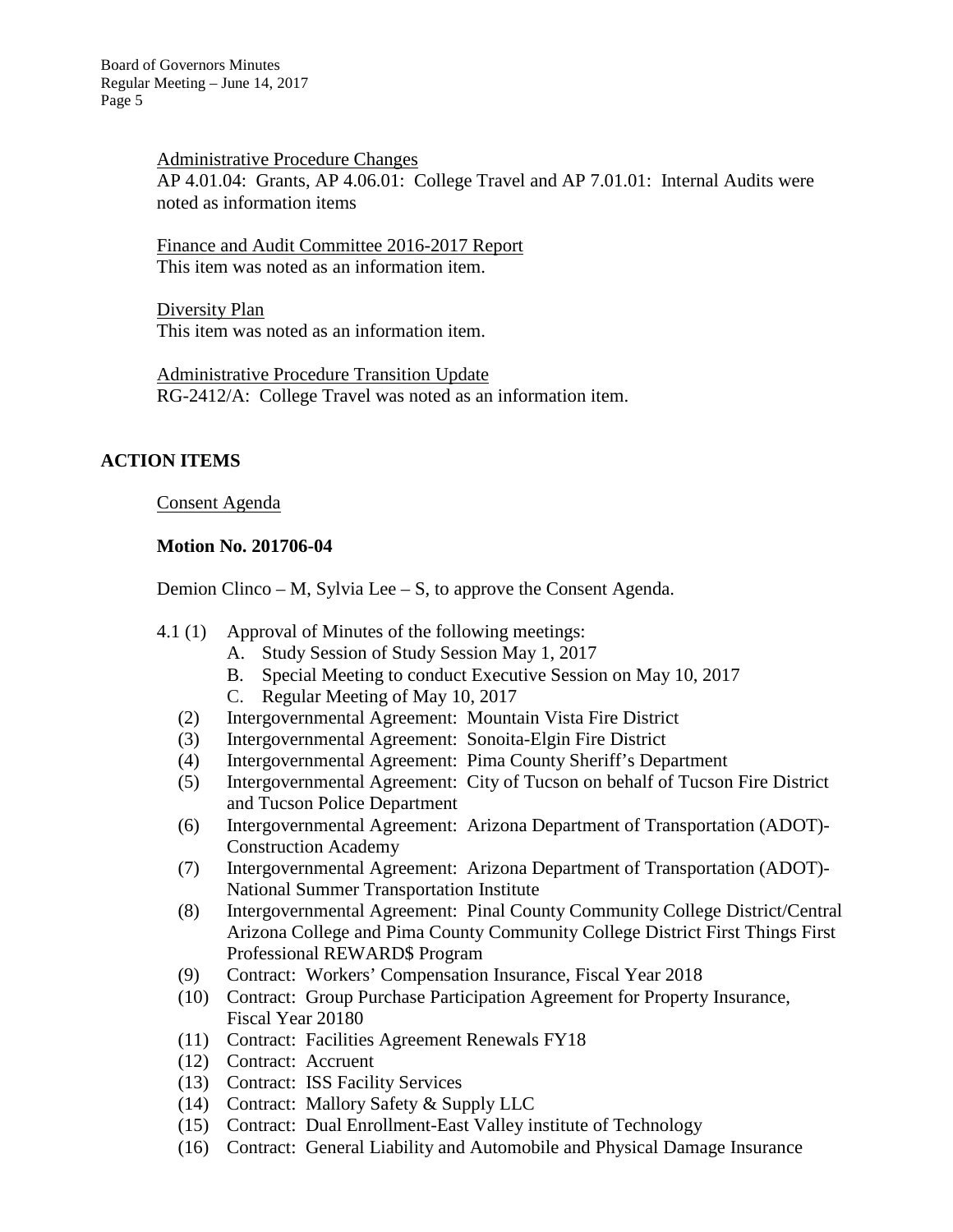- (17) Library Participation in Arizona Community College Library Consortium
- (18) Fiscal Year Adopted Budget Reductions
- (19) New Program: Mechatronics Technician-Certificate for Direct Employment
- (20) Board Policy Final Approval [BP 4.06: College Travel]
- (21) Personnel Policy Statement for College Employees, 2017/2018 Fiscal Year
- (22) Contract: Epic One Builders, LLC

Vote: All Board members present voted "aye" by voice vote. None were opposed. **Motion CARRIED**.

### **OTHER ACTION ITEMS**

Review and possible approval of services agreements with Pima Community College Foundation

Rachel Schaming, Executive Director of Pima Community College Foundation reported on some of the projects being worked on to raise funds for PCC.

Board member Luis asked if economic development activities could be added to their list of projects. He would also like this added to the services agreement being reviewed today.

Jeff Silvyn, General Counsel noted that there will not be a vote on this today but that the PCC Foundation will come back with a more comprehensive service agreement and work on making sure the right procedures and infrastructure are in place. There will be a PCC Foundation study session in August to give the Board more details and a full picture going forward.

Review and possible approval of MOU with Santa Cruz County Provisional Community College District (SCCPCCD)

#### **Motion No. 201706-06**

Sylvia Lee – M, Demion Clinco – S, to approve an educational services agreement with Santa Cruz County Provisional Community College District.

Vote: All Board members voted "aye" by voice vote. None were opposed. **Motion CARRIED**

#### Faculty Emeritus

### **Motion No. 201706-07**

Luis Gonzales– M, Demion Clinco – S, to approve Gustavo Chavez and Joseph Labuda as Pima Community College Faculty Emeriti